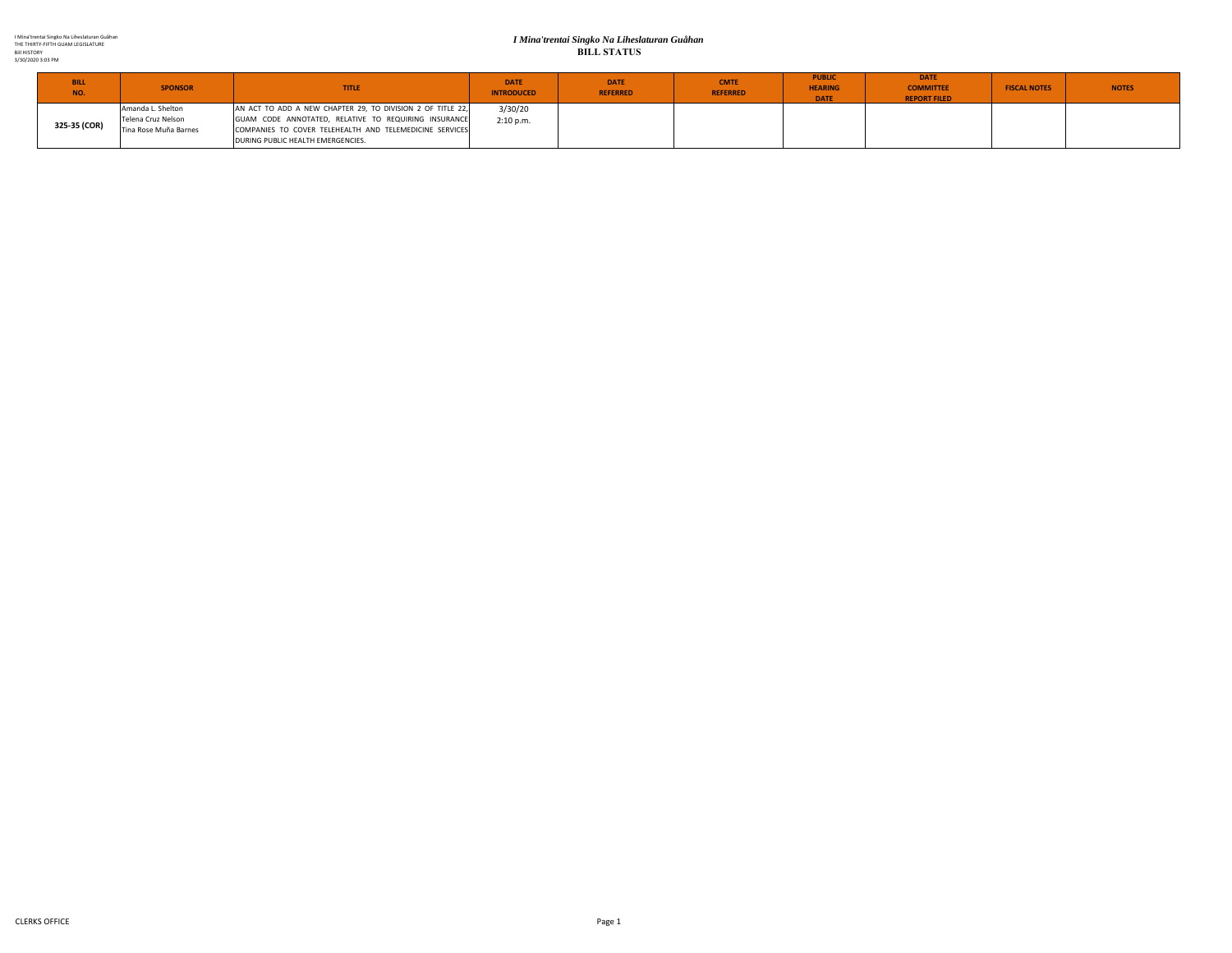## *I MINA'TRENTAI SINGKO NA LIHESLATURAN GUÅHAN* **2020 (SECOND) Regular Session**

**Bill No. 325-35 (COR)**

Introduced by: Amanda L. Shelton Telena Cruz Nelson Tina Rose Muña Barnes

## **AN ACT TO** *ADD* **A NEW CHAPTER 29, TO DIVISION 2 OF TITLE 22, GUAM CODE ANNOTATED, RELATIVE TO REQUIRING INSURANCE COMPANIES TO COVER TELEHEALTH AND TELEMEDICINE SERVICES DURING PUBLIC HEALTH EMERGENCIES.**

1 **BE IT ENACTED BY THE PEOPLE OF GUAM:**

2 **Section 1. Legislative Findings and Intent.** *I Liheslaturan Guahan* finds

3 that it is a critical time to take action to combat the spread of the Novel

4 Coronavirus that is globally affecting healthcare systems, economies, and the well-

5 being of billions of people around the world. The Novel Coronavirus, referred to as

6 "SARS-CoV-2", spreads a disease named "COVID-19". As of March 28, 2020, the

7 number of individuals that tested positive worldwide is at 662,643, with a climbing

8 death toll of about 30,845. To date, there is a total of 55 positive cases and 1 death

9 in Guam. The Guam Department of Public Health and Social Services (DPHSS)

10 has been working diligently to administer testing for COVID-19.

11 Telehealth is emerging as an effective and sustainable solution for 12 prevention, precaution, and treatment to stem the spread of COVID-19. During this 13 global push for mandatory social distancing, Guam residents, doctors, and all other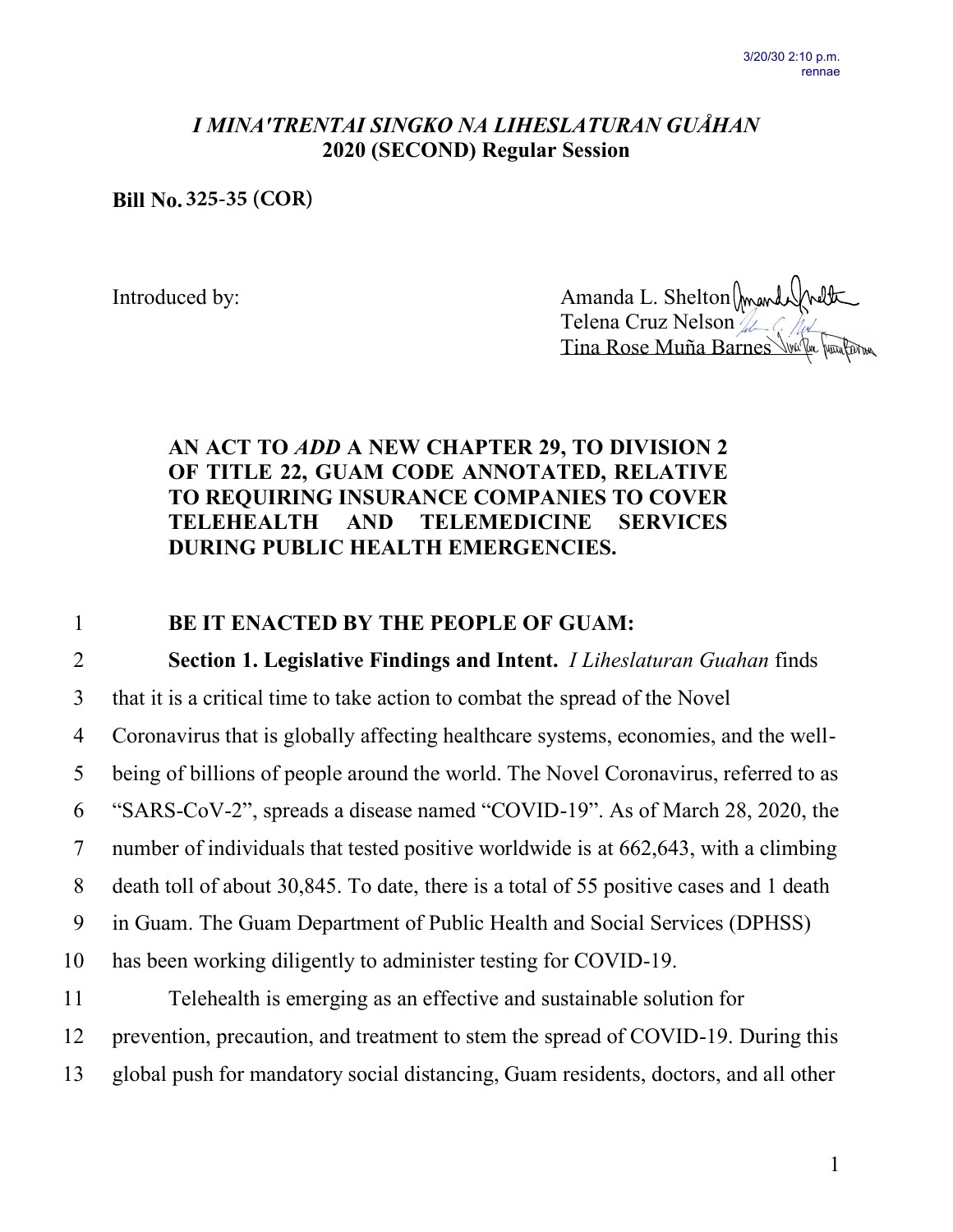healthcare providers are in need of telehealth and telemedicine services to reduce potential exposures. Hospitals around the world are quickly adopting telehealth and telemedicine services to treat quarantined patients who have tested positive for COVID-19.

 I Liheslaturan Guahan further finds that new regulations must emerge to reduce the spread of COVID-19, especially to health care providers who are exposed to the disease and other infectious diseases daily. It is therefore the intent of, *I Liheslaturan Guahan* to require that insurance companies, operating in Guam, cover telehealth and telemedicine services during public health emergencies. **Section 2.** A new Chapter 29B is *added* to Title 22, Guam Code Annotated to read:

 **CHAPTER 29B: TELEHEALTH AND TELEMEDICINE TO PROVIDE SERVICES DURING PUBLIC HEALTH EMERGENCIES § 29301. Definitions. § 29302. Authority. § 29303. Practice Standards: Telehealth § 29304. Practice Standards: Telemedicine § 29305. Venue and Records. § 29306. Exemptions. § 29307. Reimbursement for Telehealth and Telemedicine Services § 29308. Rulemaking. § 29301. Definitions.** (a) *Telehealth* means a broad collection of electronic and telecommunications technologies that support health care delivery and services from distant locations. Telehealth technologies support virtual medical, health, and education services.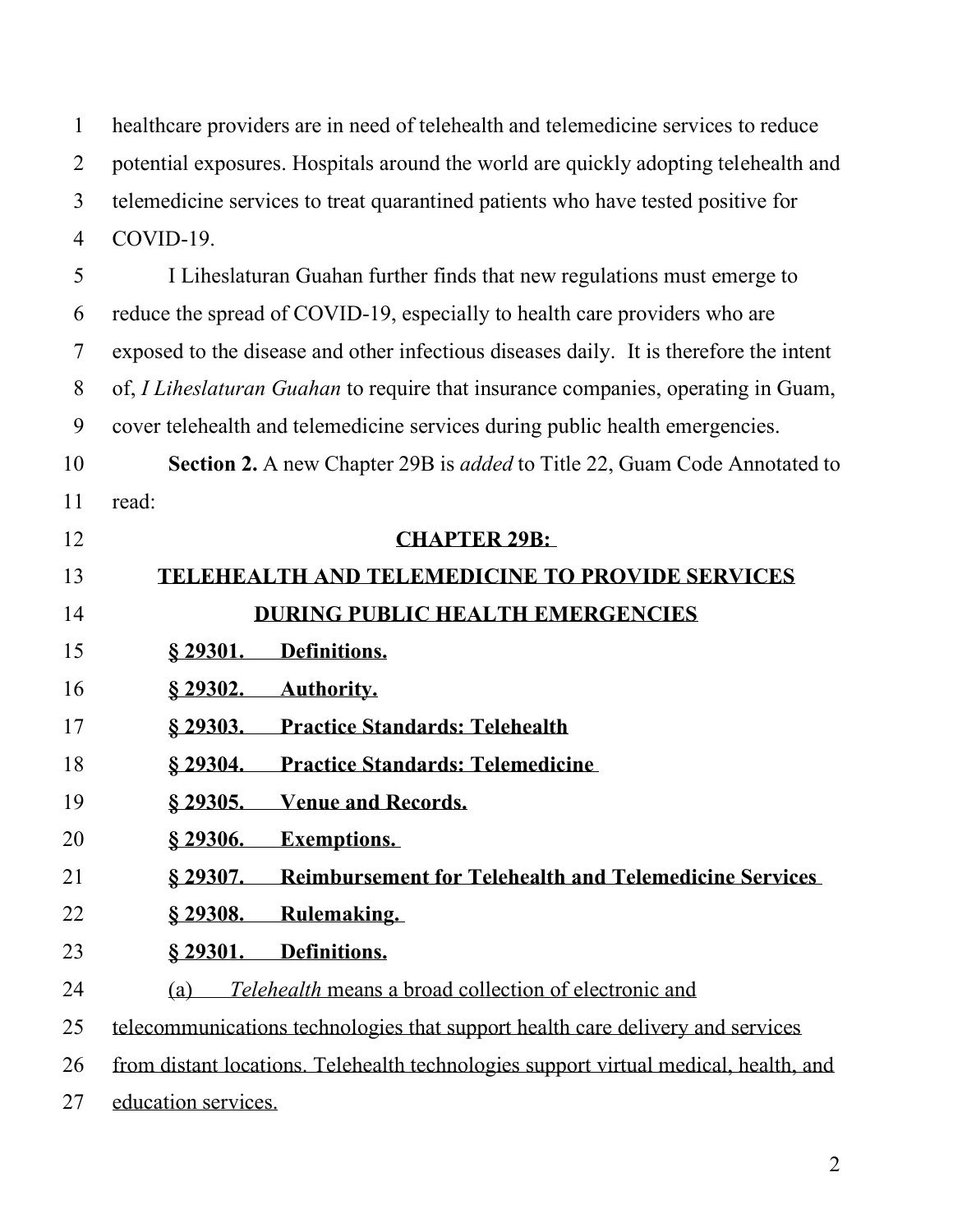| $\mathbf{1}$   | (b) Telemedicine means the practice of medicine using technology to                   |
|----------------|---------------------------------------------------------------------------------------|
| $\overline{2}$ | deliver care at a distance. It occurs using a telecommunications infrastructure       |
| $\overline{3}$ | between a patient (at an originating or spoke site) and a physician or other          |
| $\overline{4}$ | practitioner licensed to practice medicine (at a distant or hub site)                 |
| 5              | (c) Remote patient monitoring services means the delivery of home health              |
| 6              | services using telecommunications technology to enhance the delivery of home          |
| $\overline{7}$ | health care, including monitoring of clinical patient data such as weight, blood      |
| 8              | pressure, pulse, pulse oximetry, blood glucose, and other condition-specific data;    |
| 9              | medication adherence monitoring; and interactive video conferencing with or           |
| 10             | without digital image upload.                                                         |
| 11             | (b) <i>Telehealth provider</i> means any individual who provides health care          |
| 12             | and related services using telehealth and who is licensed or certified.               |
| 13             | § 29302. Authority.                                                                   |
| 14             | (a) The Guam Department of Public Health and Social Services (DPHSS)                  |
| 15             | (hereinafter referred to as the "Department") is responsible for regulating all       |
| 16             | policies regarding telehealth and telemedicine services in Guam. The Guam Board       |
| 17             | of Medical Examiners (GBME) (hereinafter referred to as the "Department") shall       |
| 18             | seek approval from DPHSS to practice telehealth and telemedicine service in           |
| 19             | Guam. This section is only applicable during public health emergencies as defined     |
| 20             | by 10 GCA, Ch. 19, §19104.                                                            |
| 21             | § 29303. Practice Standards: Telehealth                                               |
| 22             | (a) A telehealth provider has the duty to practice in a manner consistent with        |
| 23             | his or her scope of practice and the prevailing professional standard of practice for |
| 24             | a health care professional who provides in-person health care services to patients in |
| 25             | this state; and a telehealth provider may use telehealth to perform a patient         |
| 26             | evaluation. If a telehealth provider conducts a patient evaluation sufficient to      |
| 27             | diagnose and treat the patient, the telehealth provider is not required to research a |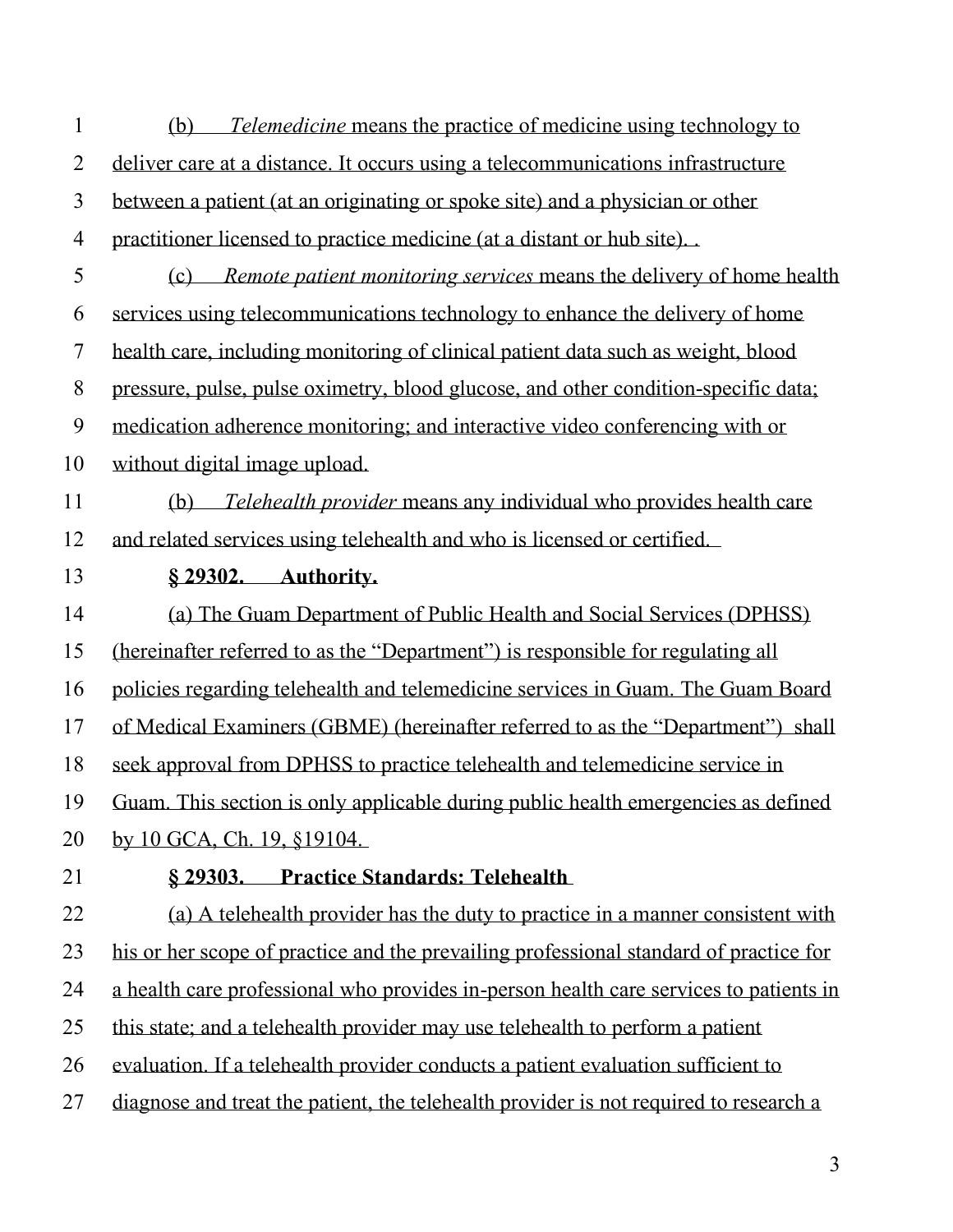| $\mathbf{1}$   | patient's medical history or conduct a physical examination of the patient before  |
|----------------|------------------------------------------------------------------------------------|
| $\overline{2}$ | using telehealth to provide health care services to the patient.                   |
| $\overline{3}$ | (b) A telehealth provider may not use telehealth to prescribe a controlled         |
| $\overline{4}$ | substance unless the controlled substance is prescribed for the following:         |
| 5              | (1) The treatment of a psychiatric disorder;                                       |
| 6              | (2) Inpatient treatment at a hospital approved by the Guam Medical                 |
| 7              | Board of Examiners and the Department.                                             |
| 8              | (3) The treatment of a patient receiving hospice services.                         |
| 9              | (4) The treatment of a resident of a nursing home facility.                        |
| 10             | (d) A telehealth provider and a patient may be in separate locations when          |
| 11             | telehealth is used to provide health care services to a patient.                   |
| 12             | (e) A nonphysician telehealth provider using telehealth and acting within his      |
| 13             | or her relevant scope of practice.                                                 |
|                |                                                                                    |
| 14             | § 29304. Practice Standards: Telemedicine                                          |
| 15             | (a) Each insurer proposing to issue individual or group accident and sickness      |
| 16             | insurance policies providing hospital, medical and surgical, or major medical      |
| 17             | coverage on an expense-incurred basis; each corporation providing individual or    |
| 18             | group accident and sickness subscription contracts; and each health maintenance    |
| 19             | organization providing a health care plan for health care services shall provide   |
| 20             | coverage for the cost of such health care services provided through telemedicine   |
| 21             | services, as provided in this section.                                             |
| 22             | (b) An insurer may offer a health plan containing a deductible, copayment,         |
| 23             | or coinsurance requirement for a health care service provided through telemedicine |
| 24             | services, provided that the deductible, copayment, or coinsurance does not exceed  |
| 25             | the deductible, copayment, or coinsurance applicable if the same services were     |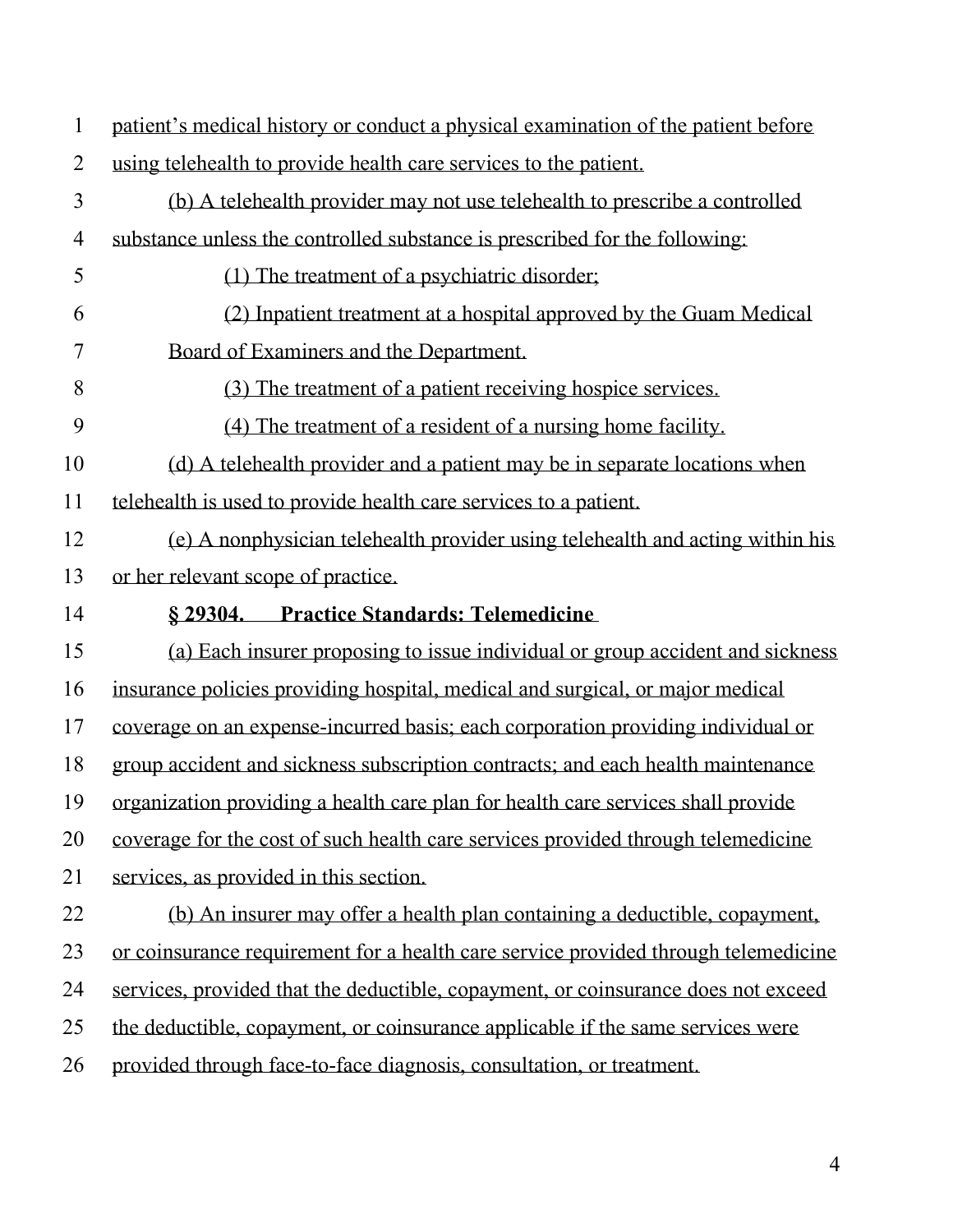(1) No insurer, corporation, or health maintenance organization shall impose any annual or lifetime dollar maximum on coverage for telemedicine services other than an annual or lifetime dollar maximum that applies in the aggregate to all items and services covered under the policy, or impose upon any person receiving (c) An insurer shall not exclude a service for coverage solely because the service is provided through telemedicine services and is not provided through face- to-face consultation or contact between a health care provider and a patient for services appropriately provided through telemedicine services. (2) benefits pursuant to this section any copayment, coinsurance, or deductible amounts, or any policy year, calendar year, lifetime, or other durational benefit limitation or maximum for benefits or services, that is not equally imposed upon all terms and services covered under the policy, contract, or plan. (d) Nothing shall preclude the insurer from undertaking utilization review to determine the appropriateness of telemedicine services, provided that such appropriateness is made in the same manner as those determinations are made for the treatment of any other illness, condition, or disorder covered by such policy, contract, or plan. Any such utilization review shall not require pre-authorization of emergent telemedicine services. (e) No insurer shall impose any annual or lifetime dollar maximum on coverage for telemedicine services other than an annual or lifetime dollar maximum that applies in the aggregate to all items and services covered under the policy, or impose upon any person receiving benefits pursuant to this section any copayment, coinsurance, or deductible amounts, or any policy year, calendar year, lifetime, or other durational benefit limitation or maximum for benefits or services, that is not equally imposed upon all terms and services covered under the policy, contract, or plan.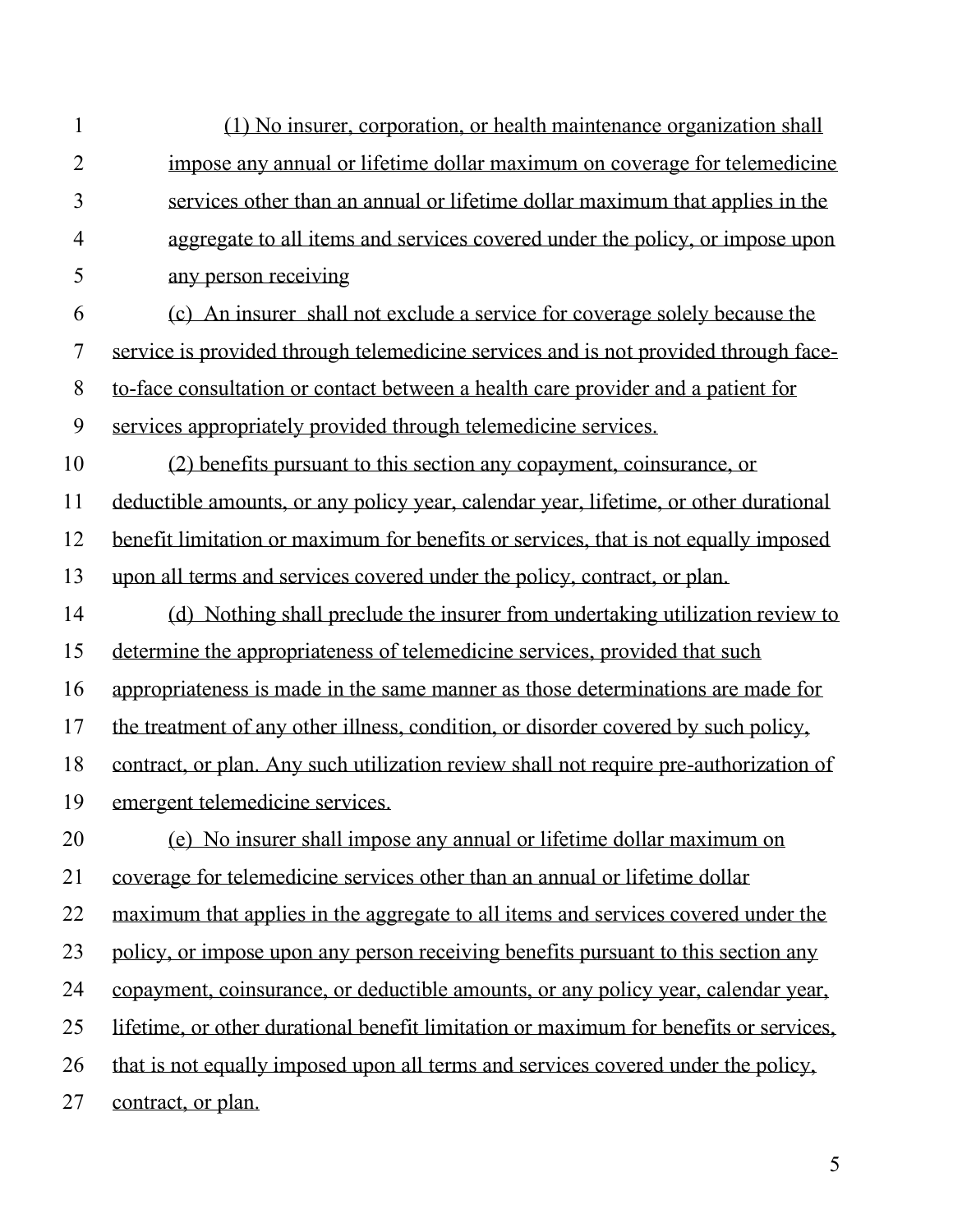| 1                        | (d) The requirements of this section shall apply to all insurance policies,           |
|--------------------------|---------------------------------------------------------------------------------------|
| $\overline{2}$           | contracts, and plans delivered, issued for delivery, reissued, or extended in Guam,   |
| 3                        | during the time of a Public Health Emergency.                                         |
| 4                        | § 29305. Venue, and Records.                                                          |
| 5                        | (a) VENUE—for the purposes of this section, any act that constitutes the              |
| 6                        | delivery of health care services is deemed to occur at the place where the patient is |
| $\overline{\mathcal{L}}$ | located at the time the act is performed or in the patient's country of residence.    |
| 8                        | Venue for a civil or administrative action initiated by the department, the           |
| 9                        | appropriate board, or a patient who receives telehealth or telemedicine services      |
| 10                       | from an out-of-state telehealth provider may be located in the patient's county of    |
| 11                       | residence.                                                                            |
| 12                       | (b) Records — a telehealth and telemedicine provider shall document in the            |
| 13                       | patient's medical record the health care services rendered using telehealth and       |
| 14                       | telemedicine according to the same standard as used for in-person services.           |
| 15                       | Medical records, including video, audio, electronic, or other records generated as a  |
| 16                       | result of providing such services, are confidential pursuant to 10 GCA, Ch.           |
| 17                       | 80, § 80118.                                                                          |
| 18                       | § 29306. Exemptions.                                                                  |
| 19                       | (a) A health care professional who is not licensed to provide health care             |
| 20                       | services in Guam but who holds an active license to provide health care services in   |
| 21                       | another state or jurisdiction, and who provides health care services using telehealth |
| 22                       | or telemedicine services to a patient located in another state, is not subject to the |
| 23                       | registration requirement under this section if the services are provided:             |
| 24                       | (1) In response to an emergency medical condition.                                    |
| 25                       | (2) In consultation with a health care professional licensed in Guam                  |
| 26                       | who has ultimate authority over the diagnosis and care of the patient;                |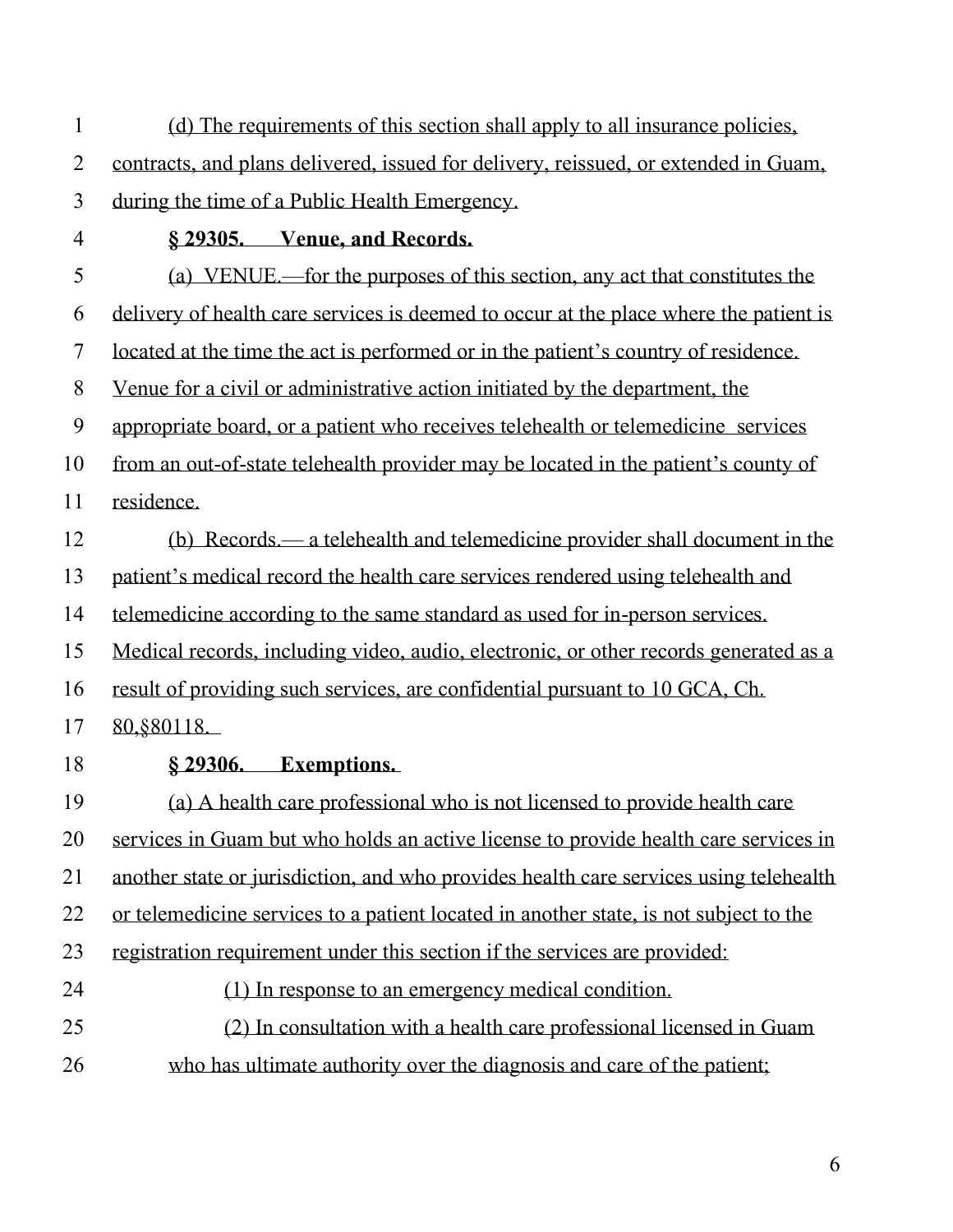| $\mathbf{1}$   | (b) The giving or use of massages, steam baths, dry heat rooms, infrared heat     |
|----------------|-----------------------------------------------------------------------------------|
| $\overline{2}$ | or ultraviolet lamps in public or private health clubs and spas;                  |
| $\overline{3}$ | (c) The manufacture or sale of proprietary medicines in this Commonwealth         |
| $\overline{4}$ | by licensed pharmacists or druggists;                                             |
| 5              | (d) The advertising or sale of commercial appliances or remedies;                 |
| 6              | (e) The domestic administration of family remedies;                               |
| $\tau$         | (f) Any person from the rendering of first aid or medical assistance in an        |
| 8              | emergency in the absence of a person licensed to practice medicine or osteopathy  |
| 9              | under the provisions of this chapter;                                             |
| 10             | (g) Any person from performing services in the lawful conduct of his              |
| 11             | particular profession or business under Guam law;                                 |
| 12             | § 29307. Reimbursement for Telehealth and Telemedicine Services                   |
| 13             | (a) A contract between a health insurer issuing major medical                     |
| 14             | comprehensive coverage through an individual or group policy and a telehealth     |
| 15             | provider, as defined in $\S$ 29301, must be voluntary between the insurer and the |
| 16             | provider and must establish mutually acceptable payment rates or payment          |
| 17             | methodologies for services provided through telehealth and telemedicine. Any      |
| 18             | contract provision that distinguishes between payment rates or payment services   |
| 19             | provided without the use of telehealth or telemedicine and the same services      |
| 20             | provided without the use of telehealth or telemedicine must be initiated by the   |
| 21             | telehealth or telemedicine provider.                                              |
| 22             | (b) An insurer shall not be required to reimburse the treating provider or the    |
| 23             | consulting provider for technical fees or costs for the provision of telemedicine |
| 24             | services; however, such insurer shall reimburse the treating provider or the      |
| 25             | consulting provider for the diagnosis, consultation, or treatment of the insured  |
| 26             | delivered through telemedicine services on the same basis that the insurer,       |